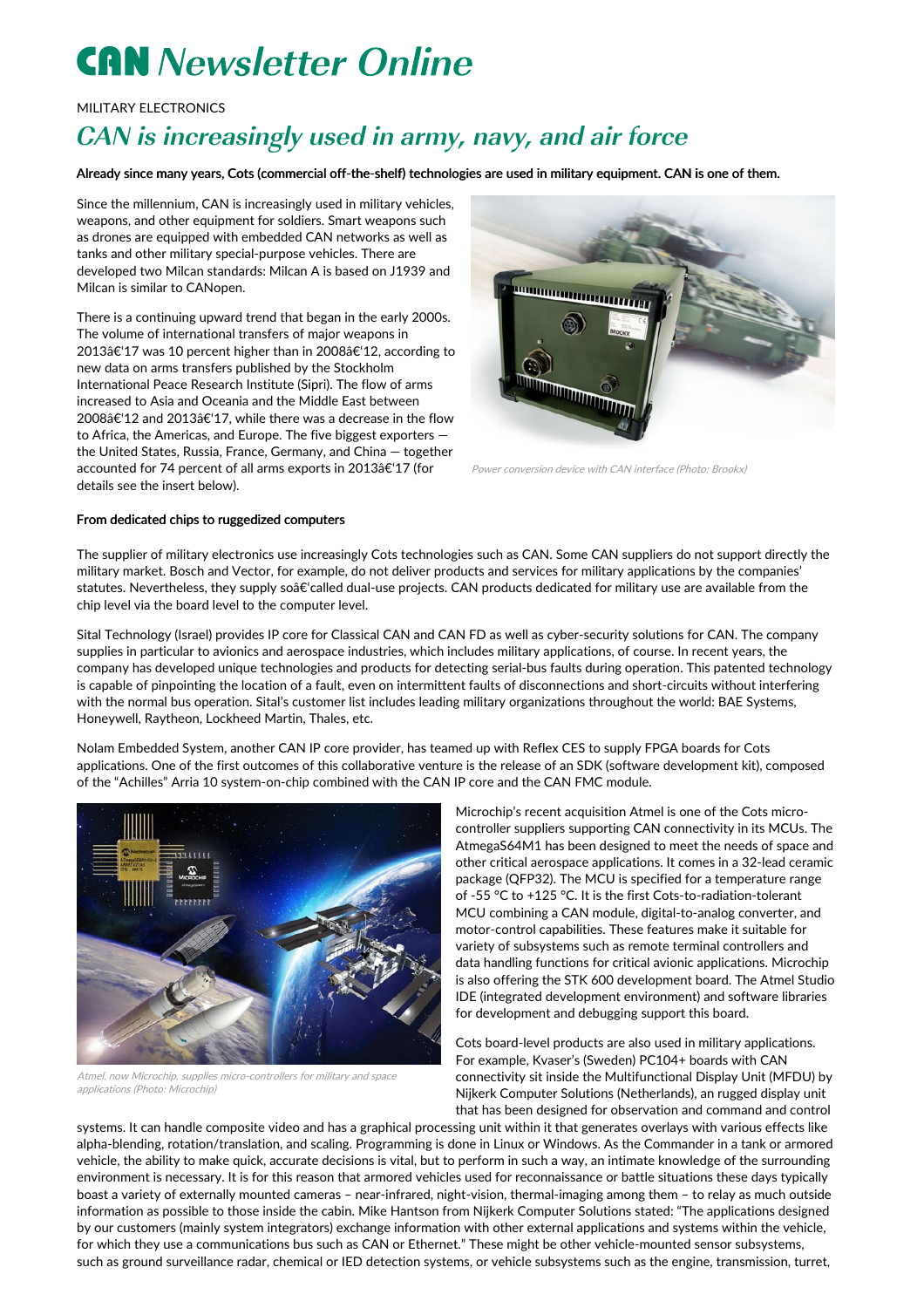or stabilized gun systems.

The boards by Kvaser are integrated in a closed system that needs to meet extremely constrained environmental conditions. Toughest amongst these are vibration and shock, which will be of no surprise for an all-terrain vehicle that may be fired upon. But equally hard are the temperature requirements. The system needs to be able to start-up and operate at temperatures down to -40  $°C$  and up to +71  $°C$  – this is the temperature outside the box, meaning that the temperature within the box may be closer to +90 °C. Among the key reasons for choosing Kvaser products, said Hantson, was the performance of the boards, the number of available channels and total bandwidth, as well as the support for Linux. He noted: "Kvaser's Linux libraries were good and very easy to use, and since we recommend that developers use Linux, Kvaser's approach fits well with our thinking."

Evercom (Belgium) uses the USB/CAN interface modules by ESD Electronics (Germany) in its ruggedized dongles. They support on the CAN side transmission rates up to 1 Mbit/s. The bit-rate as well as several other functions can be set up via software. The CAN Interface itself is galvanic isolated from power supply and the USB interface using a DC/DC converter.

Besides board-level products, there are also dedicated military devices on the market featuring CAN connectivity. An example is the 2â€'kVA DC/AC inverter and the 3â€'kW AC/DC converter by Brookx (Netherlands). The IP67-rated power conversion devices come with CAN interfaces. They are designed for military vehicles.

Last year, General Micro Systems (USA) has introduced a multidomain server, which can be expanded by eight expansion cards providing CAN or MILâ€'STDâ€'1553B interfaces. The S1U401â€'MD "Cyclone" multi-port Ethernet switch/router is based on the Intel's Xeon E5 processor. The ruggedized product is designed for low price, space efficiency (1U rack-mountable), and battlefield network security. Its six functions per domain are suitable for the army's multi-domain battlefield and command



USB dongle with embedded CAN interface module by ESD (Photo: Evercom)

networks; for the Navy's and Marines' shipboard operation centers and command/control; and for the Air Force's airborne C4ISR platforms.



The VBOX-3611 computer made in Taiwan is intended for military applications (Photo: Sintrones)

Besides the liberal gun laws in USA, the country is also the market-leading exporter of arms. In 2013â€'17 the USA accounted for 34 percent of total arms exports. They increased by 25 percent between 2008â€'12 and 2013â€'17. US arms exports in 2013â€'17 were 58 percent higher than those of Russia — the second largest arms exporter in that period. The USA supplied major arms to 98 states in 2013â€'17. Exports to states in the Middle East accounted for 49 percent of total US arms exports in that period.

"Based on deals signed during the Obama administration, US arms deliveries in 2013â€'17 reached their highest level since the late 1990s," said Dr. Aude Fleurant, Director of the Sipri Arms and Military Expenditure Program. "These deals and further major contracts signed in 2017 will ensure that the USA remains the largest arms exporter in the coming years."

Military computer systems are also equipped increasingly with CAN interfaces instead of other special communication technologies such as MIL-STD-1553 originally introduced in 1973 and updated in 1978 (MILâ€'STDâ€'1553B). The manufacturers of such computers are located not just in the countries, which are the biggest exporters of arms. Amdtec (Turkey), for example, has introduced the ATRâ€'600M military computer based on Intel's Core i7 processor. It features two MIL-STD-1553B and one CAN channels as well as Ethernet and serial ports. Another example is the VBOXâ€'3611 military computer by Sintrones (Taiwan). It is also based on the Core i7 processor and comes optionally with one CAN port.

#### Arms exporters: The USA extends its lead



The bar graph shows annual totals and line graph shows the 5-year moving average (Photo: Sipri)

Arms exports by Russia decreased by 7,1 percent between 2008â€'12 and 2013â€'17. France increased its arms exports by 27 percent between the two periods and was the third largest arms exporter in 2013â€'17. Arms exports by Germany  $-$  the fourth largest exporter in 2013 $\hat{\epsilon}$ 17 – fell by 14 percent between 2008 $\hat{\epsilon}$ 12 and 2013 $\hat{\epsilon}$ 17. However, German arms exports to the Middle East increased by 109 percent.

Few countries outside North America and Europe are large exporters of arms. China was the fifth largest arms exporter in 2013â€'17. Its arms exports rose by 38 percent between 2008â€'12 and 2013â€'17. While Pakistan was the main recipient of China's arms exports in 2013 a E'17, there were large increases in Chinese arms exports to Algeria and Bangladesh in that period.